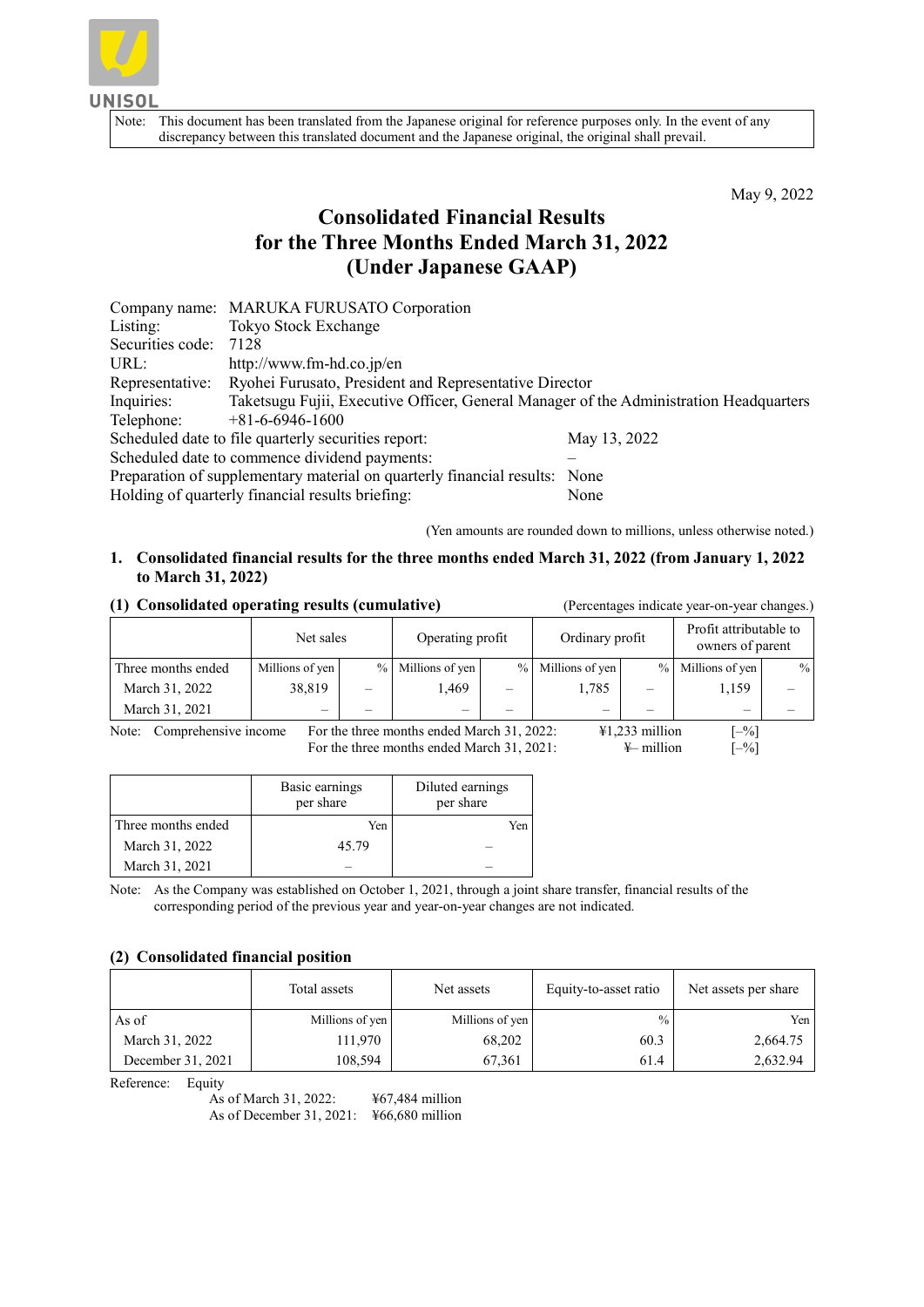## **2. Cash dividends**

|                                                       | Annual dividends per share |                                         |     |                 |       |
|-------------------------------------------------------|----------------------------|-----------------------------------------|-----|-----------------|-------|
|                                                       | First quarter-end          | Third quarter-end<br>Second quarter-end |     | Fiscal year-end | Total |
|                                                       | Yen                        | Yen                                     | Yen | Yen             | Yen   |
| Fiscal year ended<br>December 31, 2021                |                            | 0.00                                    |     | 14.50           | 14.50 |
| Fiscal year ending<br>December 31, 2022               |                            |                                         |     |                 |       |
| Fiscal year ending<br>December 31, 2022<br>(Forecast) |                            | 10.00                                   |     | 81.50           | 91.50 |

Notes: 1. Revisions to the forecast of cash dividends most recently announced: None

2. As the Company was established on October 1, 2021, through a joint share transfer, no actual dividends exist for the third quarter of the fiscal year ended December 31, 2021 and prior periods.

### **3. Consolidated earnings forecasts for the fiscal year ending December 31, 2022 (from January 1, 2022 to December 31, 2022)**

|                                                    |                    |               |                    |               |                    |                          |                                            |                          | (Percentages indicate year-on-year changes.) |
|----------------------------------------------------|--------------------|---------------|--------------------|---------------|--------------------|--------------------------|--------------------------------------------|--------------------------|----------------------------------------------|
|                                                    | Net sales          |               | Operating profit   |               | Ordinary profit    |                          | Profit attributable to<br>owners of parent |                          | Basic<br>earnings per<br>share               |
|                                                    | Millions of<br>yen | $\frac{0}{0}$ | Millions of<br>yen | $\frac{0}{0}$ | Millions of<br>yen | $\frac{0}{0}$            | Millions of<br>yen                         | $\frac{0}{0}$            | Yen                                          |
| Six months ending<br>June 30, 2022<br>(Cumulative) | 77,000             |               | 1,700              | -             | 1,950              | $\overline{\phantom{m}}$ | 1,250                                      |                          | 49.36                                        |
| Fiscal year ending<br>December 31, 2022            | 157,000            | –             | 4,100              | -             | 4,600              | $\overline{\phantom{0}}$ | 3,000                                      | $\overline{\phantom{0}}$ | 118.46                                       |

Notes: 1. Revisions to the earnings forecasts most recently announced: None

2. As the Company was established on October 1, 2021, through a joint share transfer, year-on-year changes are not indicated.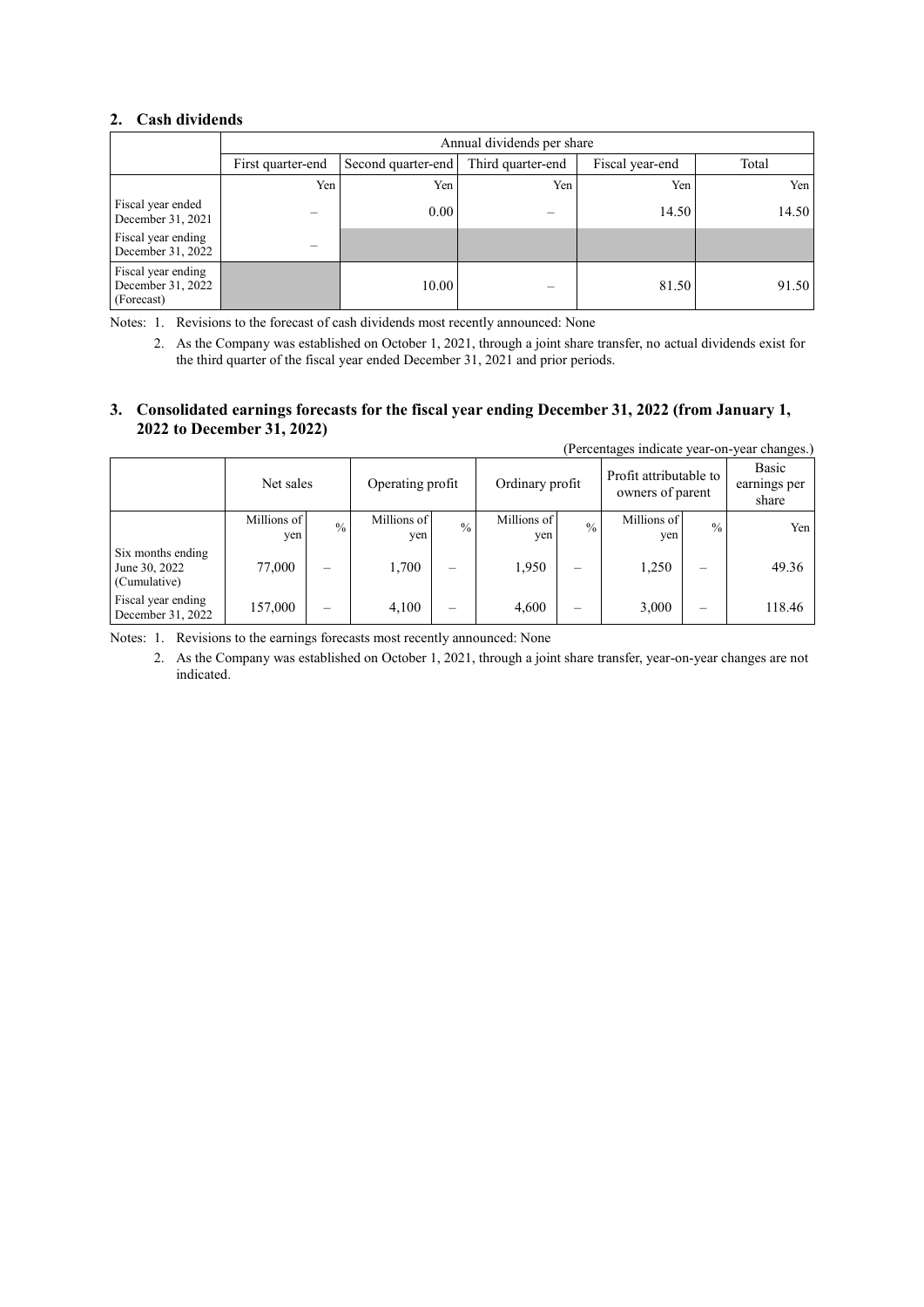### **\* Notes**

- (1) Changes in significant subsidiaries during the period (changes in specified subsidiaries resulting in the change in scope of consolidation): None
- (2) Adoption of accounting treatment specific to the preparation of quarterly consolidated financial statements: None
- (3) Changes in accounting policies, changes in accounting estimates, and restatement
	- Changes in accounting policies due to revisions to accounting standards and other regulations: None
	- (ii) Changes in accounting policies due to other reasons: None
	- (iii) Changes in accounting estimates: None
	- (iv) Restatement: None
- (4) Number of issued shares (common shares)
	- (i) Total number of issued shares at the end of the period (including treasury shares)

| As of March 31, 2022    | 25,563,814 shares |
|-------------------------|-------------------|
| As of December 31, 2021 | 25,563,814 shares |

(ii) Number of treasury shares at the end of the period

| As of March 31, 2022    | 239,127<br>shares |
|-------------------------|-------------------|
| As of December 31, 2021 | 238,487 shares    |

(iii)Average number of shares outstanding during the period (cumulative from the beginning of the fiscal year)

| Three months ended March 31, 2022 | 25,325,006 shares |
|-----------------------------------|-------------------|
| Three months ended March 31, 2021 |                   |

Note: As the Company was established on October 1, 2021, through a joint share transfer, the average number of shares outstanding for the corresponding period of the previous year are not shown.

The number of treasury shares at the end of the period includes the number of the Company's shares owned by trust accounts of the "director stock ownership plan" and the "employee stock ownership plan" (235,934 shares as of March 31, 2022; 235,934 shares as of December 31, 2021). In addition, the number of the Company's shares owned by trust accounts of the "director stock ownership plan" and the "employee stock ownership plan" are included in the number of treasury shares, which are deducted in calculating the average number of shares outstanding during the period.

- \* Quarterly financial results reports are exempt from quarterly review conducted by certified public accountants or an audit corporation.
- \* Proper use of earnings forecasts, and other special matters
	- Forward-looking statements, including the earnings forecasts stated in these materials, are based on information currently available to the Company and certain assumptions deemed reasonable. Results may differ materially from the earnings forecasts due to various factors.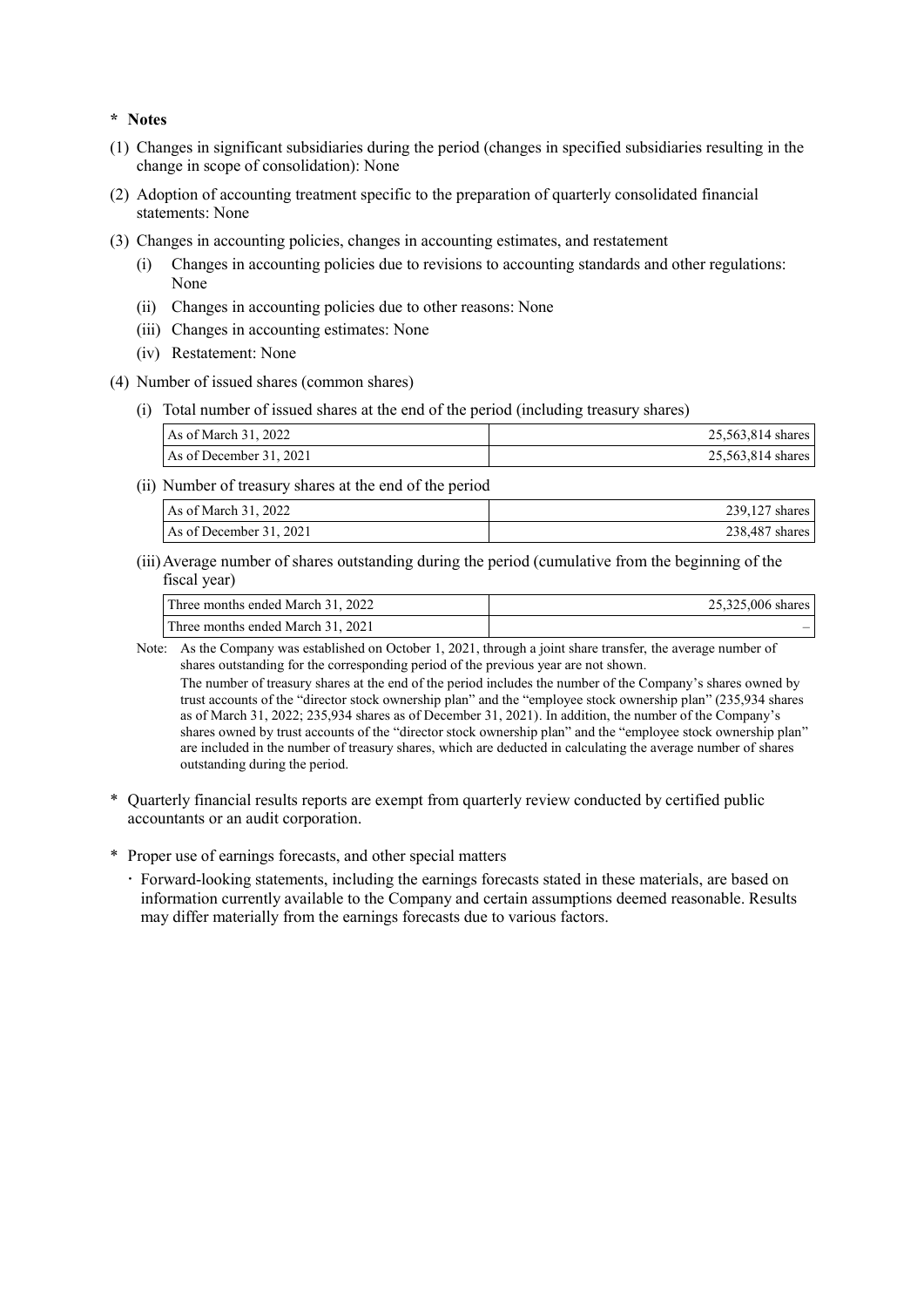# **Attached Material**

# **Index**

| 2. |                                                                                                        |  |
|----|--------------------------------------------------------------------------------------------------------|--|
|    |                                                                                                        |  |
|    | (2) Quarterly consolidated statement of income and quarterly consolidated statement of                 |  |
|    | Quarterly consolidated statement of income<br>Quarterly consolidated statement of comprehensive income |  |
|    |                                                                                                        |  |
|    |                                                                                                        |  |
|    |                                                                                                        |  |
|    |                                                                                                        |  |
|    |                                                                                                        |  |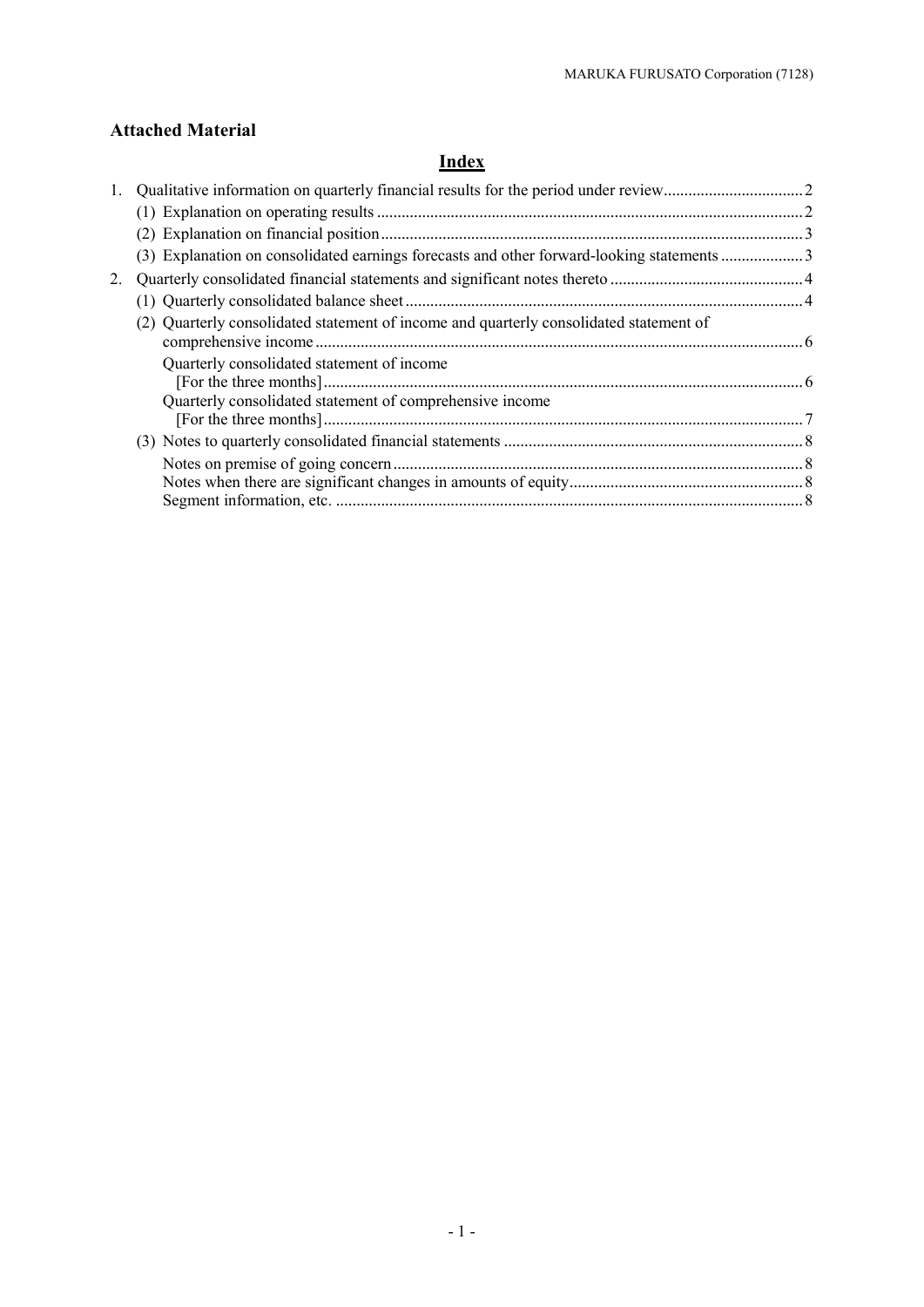# <span id="page-4-0"></span>**1. Qualitative information on quarterly financial results for the period under review**

MARUKA FURUSATO Corporation (the "Company") was established on October 1, 2021, as the wholly owning parent company of both Furusato Industries, Ltd. and Maruka Corporation through a joint share transfer. At the time of establishment, Furusato Industries, Ltd. implemented accounting for business combinations as the acquiring company, and the consolidated operating results of the previous fiscal year (April 1, 2021 to December 31, 2021) were prepared by basing it on the consolidated operating results of the previous fiscal year (April 1, 2021 to December 31, 2021) of Furusato Industries, Ltd., and including the consolidated operating results of Maruka Corporation's previous fiscal year (From December 1, 2021 to December 31, 2021). Accordingly, year on year changes are not shown.

### <span id="page-4-1"></span>**(1) Explanation on operating results**

During the first three months ended March 31, 2022, although the Japanese economy saw continued movement toward recovery, difficult conditions remain due to COVID-19, and caution is required regarding possible downside risks posed by rising raw material prices, fluctuations in financial and capital markets, and distribution bottlenecks amid uncertainty surrounding the Ukraine situation, etc.

In this economic environment, in the manufacturing sector, industrial production showed a slight decline of -0.6% year on year for January-March after a mild recovery track, machine tool orders were steadily recovering with internal demand and external demand for January-March rose 57.2% and 31.4% year on year, respectively. In the construction related sector, new construction starts based on floor area for January-March rose 0.8% year on year, and new housing starts for January-March rose 9.0%.

The MARUKA FURUSATO Group established its shared brand UNISOL to provide optimal value to customers. Looking to take full advantage of our unique eye for value, we will provide solutions that only we provide with the aim of realizing our slogan: "'Why didn't we think of this?' one after another." Based on this philosophy, we are deploying platform strategies to continually add to our offering of crucial functions and services to our main areas of business, comprising machinery and tools, targeting manufacturers in Japan and the rest of the world; construction products and construction machinery, related mainly to construction in Japan; and security, where we are expanding in the field of security surveillance.

As a result, net sales for the period under review amounted to ¥38,819 million, operating profit was ¥1,469 million, ordinary profit was ¥1,785 million, and profit attributable to owners of parent was ¥1,159 million.

The operating results by segment are as follows:

## *Machinery & Tools Segment*

Amid strong demand, we are growing robustly in the areas of machinery and tools. Net sales amounted to ¥26,406 million, and operating profit was ¥771 million.

#### *Construction Products Segment*

The increase in construction demand and high prices in the steel products market led to growth in sales for steel-framework construction, but housing equipment was impacted by supply bottlenecks. Net sales amounted to ¥9,359 million, and operating profit was ¥449 million.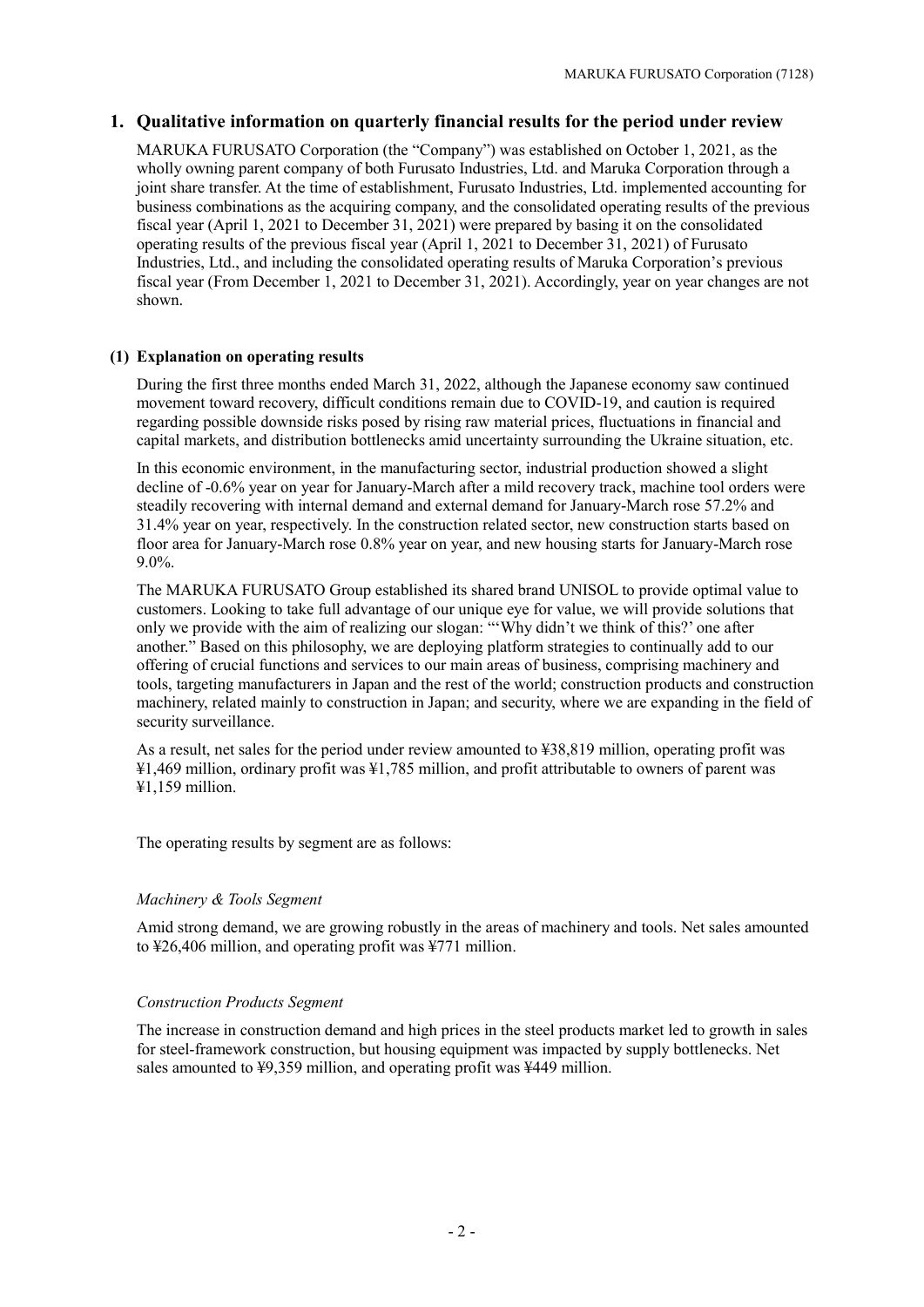#### *Construction Machinery Segment*

Sales of Costruction Machinery saw a rush in demand to beat price rises, albeit temporary, while contracts increased for rentals. Net sales amounted to ¥2,373 million, and operating profit was ¥43 million.

#### *Security Segment*

Sales decreased due to the pullback from last year's special demand for thermal cameras. Net sales amounted to ¥679 million, and despite efforts to reduce selling, general and administrative expenses, operating loss was ¥26 million.

#### <span id="page-5-0"></span>**(2) Explanation on financial position**

#### Total assets

Total assets as of the end of the first quarter under review were ¥111,970 million, an increase of ¥3,376 million from the end of the previous fiscal year, due mainly to increases in cash and deposits, and notes and accounts receivable - trade.

#### Liabilities

Liabilities as of the end of the first quarter under review were ¥43,768 million, an increase of ¥2,534 million from the end of the previous fiscal year, due mainly to an increase in notes and accounts payable - trade.

#### Net assets

Net assets as of the end of the first quarter under review were ¥68,202 million, an increase of ¥841 million from the end of the previous fiscal year, due mainly to an increase in retained earnings.

#### <span id="page-5-1"></span>**(3) Explanation on consolidated earnings forecasts and other forward-looking statements**

Looking ahead to the six months ending June 30, 2022 and beyond, earnings are expected to perform well amid steady recovery in machine tool orders. However, after taking into consideration the effect of COVID-19, the production trends in the automotive industry, the effect of recent shortages in the supply of parts such as semiconductors and related components, which are expected to cause delays in the delivery schedule for machinery and equipment, along with the surging prices in the steel products market and other material shortages that could affect the construction products segment, a considerable level of uncertainty exists regarding future impacts on the Company's earnings.

Because of the aforementioned factors, we do not have any changes for the earnings forecasts for the six months ending June 30, 2022 and the fiscal year ending December 31, 2022, that were announced on February 14, 2022 in the Consolidated Financial Results for the Fiscal Year Ended December 31, 2021 (Under Japanese GAAP).

The above earnings forecasts are based on information currently available to the Company and actual results may differ from the forecasts due to a variety of factors. Should any changes occur in the future, the relevant information will be duly disclosed.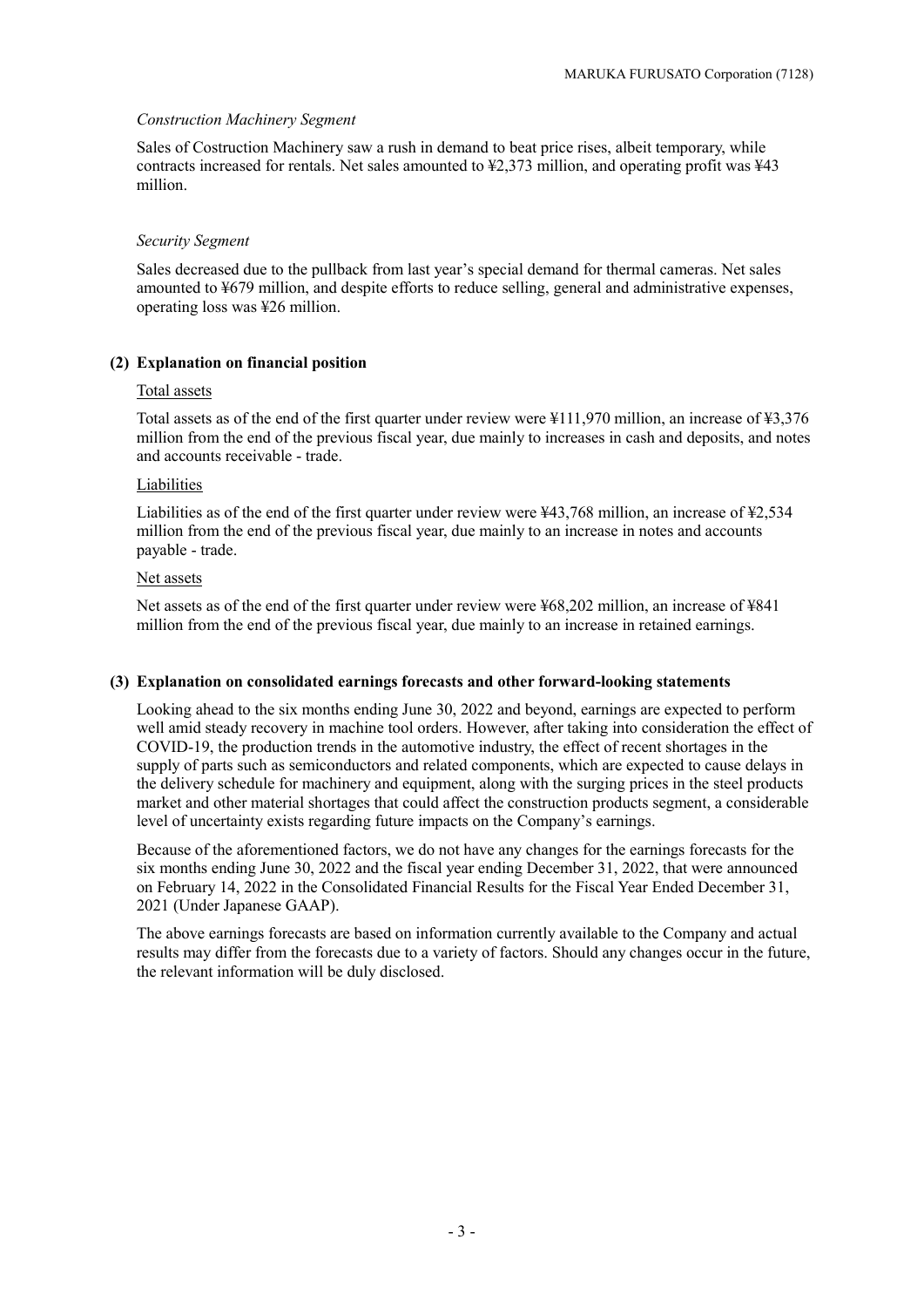# <span id="page-6-0"></span>**2. Quarterly consolidated financial statements and significant notes thereto**

# <span id="page-6-1"></span>**(1) Quarterly consolidated balance sheet**

|                                                     |                         | (Millions of yen)    |
|-----------------------------------------------------|-------------------------|----------------------|
|                                                     | As of December 31, 2021 | As of March 31, 2022 |
| Assets                                              |                         |                      |
| Current assets                                      |                         |                      |
| Cash and deposits                                   | 24,172                  | 26,247               |
| Notes and accounts receivable - trade               | 29,347                  | 30,734               |
| Electronically recorded monetary claims - operating | 9,003                   | 8,345                |
| Investments in leases                               | 204                     | 236                  |
| Merchandise and finished goods                      | 8,304                   | 9,704                |
| Work in process                                     | 1,499                   | 1,596                |
| Raw materials and supplies                          | 408                     | 522                  |
| Other                                               | 5,447                   | 4,535                |
| Allowance for doubtful accounts                     | (8)                     | (7)                  |
| Total current assets                                | 78,378                  | 81,915               |
| Non-current assets                                  |                         |                      |
| Property, plant and equipment                       |                         |                      |
| Buildings and structures, net                       | 7,657                   | 7,785                |
| Machinery, equipment and vehicles, net              | 914                     | 956                  |
| Tools, furniture and fixtures, net                  | 480                     | 505                  |
| Assets for rent, net                                | 1,107                   | 1,148                |
| Leased assets, net                                  | 107                     | 109                  |
| Land                                                | 9,952                   | 9,956                |
| Construction in progress                            | 263                     | 152                  |
| Total property, plant and equipment                 | 20,484                  | 20,614               |
| Intangible assets                                   |                         |                      |
| Goodwill                                            | 259                     | 250                  |
| Trade right                                         | 1,280                   | 1.240                |
| Other                                               | 1,001                   | 968                  |
| Total intangible assets                             | 2,541                   | 2,459                |
| Investments and other assets                        |                         |                      |
| Investment securities                               | 4,074                   | 3,942                |
| Retirement benefit asset                            | 1,178                   | 1,186                |
| Deferred tax assets                                 | 363                     | 314                  |
| Other                                               | 1,662                   | 1,628                |
| Allowance for doubtful accounts                     | (90)                    | (90)                 |
| Total investments and other assets                  | 7,189                   | 6,980                |
| Total non-current assets                            | 30,215                  | 30,055               |
| Total assets                                        | 108,594                 | 111,970              |
|                                                     |                         |                      |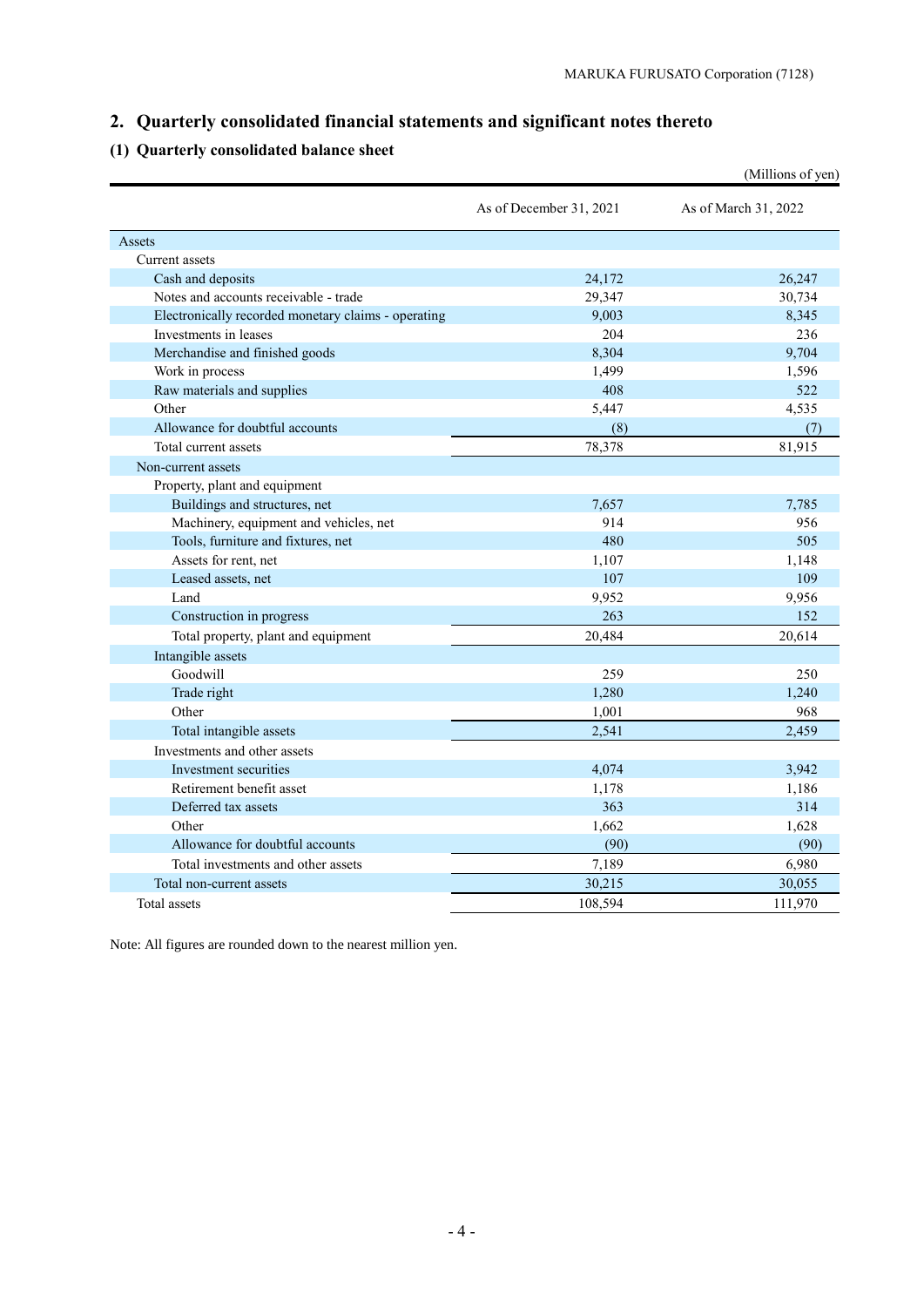|                                                       |                         | (Millions of yen)    |
|-------------------------------------------------------|-------------------------|----------------------|
|                                                       | As of December 31, 2021 | As of March 31, 2022 |
| Liabilities                                           |                         |                      |
| <b>Current liabilities</b>                            |                         |                      |
| Notes and accounts payable - trade                    | 17,057                  | 19,763               |
| Electronically recorded obligations - operating       | 14,761                  | 14,208               |
| Short-term borrowings                                 | 496                     | 610                  |
| Current portion of long-term borrowings               | 25                      | 50                   |
| Lease obligations                                     | 214                     | 220                  |
| Income taxes payable                                  | 781                     | 753                  |
| Provision for bonuses                                 | 457                     | 975                  |
| Provision for bonuses for directors (and other        | 37                      | 30                   |
| officers)                                             |                         |                      |
| Provision for product warranties                      | 67                      | 68                   |
| Provision for share awards for employees              |                         | 16                   |
| Other                                                 | 5,613                   | 5,484                |
| Total current liabilities                             | 39,513                  | 42,181               |
| Non-current liabilities                               |                         |                      |
| Long-term borrowings                                  | 378                     | 341                  |
| Lease obligations                                     | 108                     | 133                  |
| Deferred tax liabilities                              | 760                     | 641                  |
| Provision for retirement benefits for directors (and  | 67                      | 64                   |
| other officers)                                       |                         |                      |
| Provision for share awards for directors (and other   | 34                      | 27                   |
| officers)                                             |                         |                      |
| Retirement benefit liability                          | 99                      | 110                  |
| Other                                                 | 269                     | 269                  |
| Total non-current liabilities                         | 1,720                   | 1,586                |
| <b>Total liabilities</b>                              | 41,233                  | 43,768               |
| Net assets                                            |                         |                      |
| Shareholders' equity                                  |                         |                      |
| Share capital                                         | 5,000                   | 5,000                |
| Capital surplus                                       | 28,270                  | 28,270               |
| Retained earnings                                     | 31,829                  | 32,598               |
| Treasury shares                                       | (321)                   | (323)                |
| Total shareholders' equity                            | 64,778                  | 65,545               |
| Accumulated other comprehensive income                |                         |                      |
| Valuation difference on available-for-sale securities | 1,545                   | 1,448                |
| Deferred gains or losses on hedges                    | (3)                     | (10)                 |
| Foreign currency translation adjustment               | 137                     | 288                  |
| Remeasurements of defined benefit plans               | 222                     | 211                  |
| Total accumulated other comprehensive income          | 1,901                   | 1,938                |
| Non-controlling interests                             | 681                     | 718                  |
| Total net assets                                      | 67,361                  | 68,202               |
| Total liabilities and net assets                      | 108,594                 | 111,970              |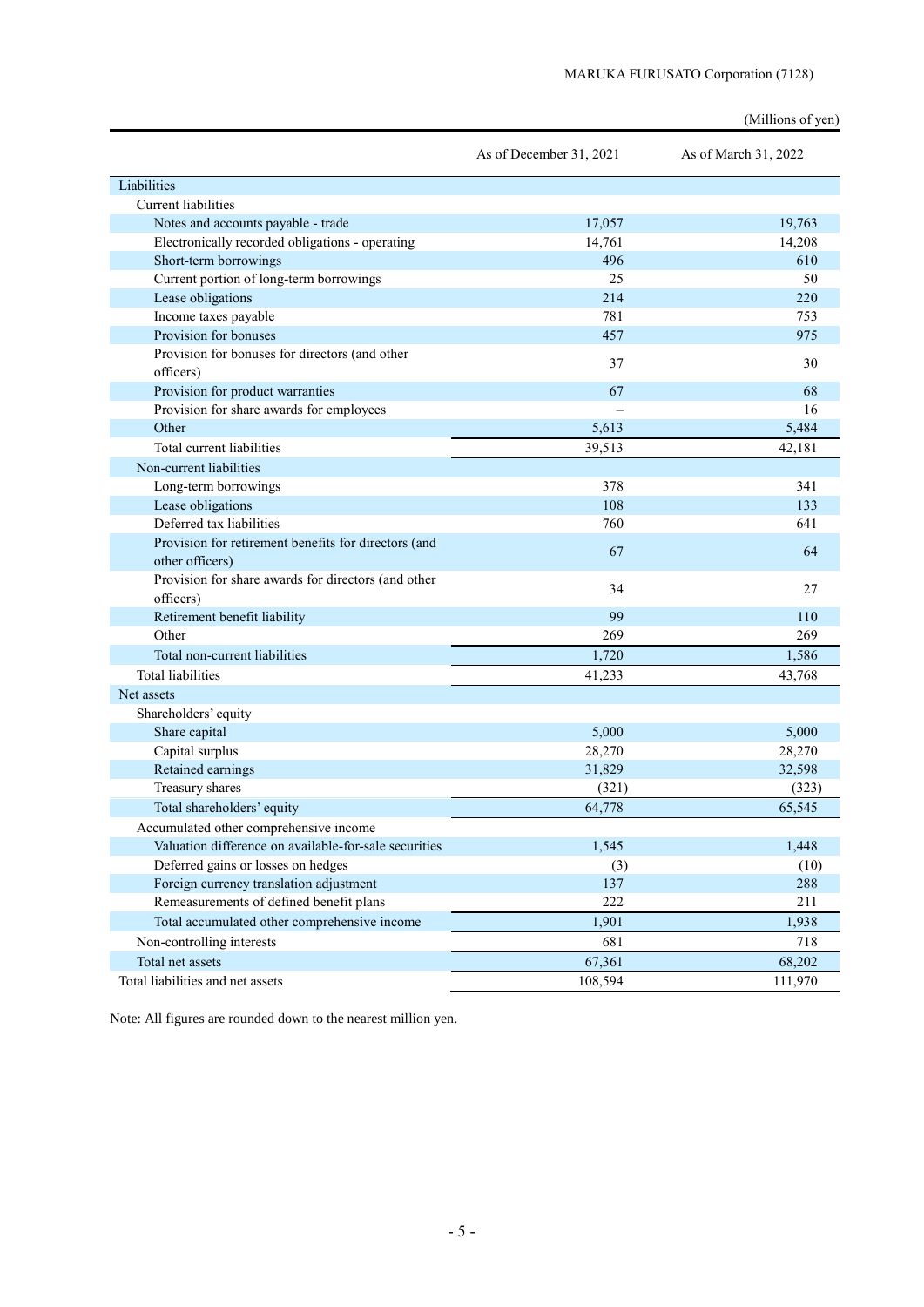# <span id="page-8-0"></span>**(2) Quarterly consolidated statement of income and quarterly consolidated statement of comprehensive income**

## <span id="page-8-1"></span>**Quarterly consolidated statement of income [For the three months]**

|                                                  | (Millions of yen)                    |
|--------------------------------------------------|--------------------------------------|
|                                                  | Three months ended<br>March 31, 2022 |
| Net sales                                        | 38,819                               |
| Cost of sales                                    | 32,629                               |
| Gross profit                                     | 6,189                                |
| Selling, general and administrative expenses     | 4,720                                |
| Operating profit                                 | 1,469                                |
| Non-operating income                             |                                      |
| Interest income                                  | 10                                   |
| Dividend income                                  | 17                                   |
| Purchase discounts                               | 114                                  |
| Rental income                                    | 27                                   |
| Foreign exchange gains                           | 53                                   |
| Other                                            | 119                                  |
| Total non-operating income                       | 343                                  |
| Non-operating expenses                           |                                      |
| Interest expenses                                | 2                                    |
| Rental costs                                     | 10                                   |
| Other                                            | 13                                   |
| Total non-operating expenses                     | 26                                   |
| Ordinary profit                                  | 1,785                                |
| Extraordinary income                             |                                      |
| Gain on sale of non-current assets               | 35                                   |
| Total extraordinary income                       | 35                                   |
| <b>Extraordinary losses</b>                      |                                      |
| Loss on retirement of non-current assets         | 10                                   |
| Total extraordinary losses                       | 10                                   |
| Profit before income taxes                       | 1,810                                |
| Income taxes - current                           | 699                                  |
| Income taxes - deferred                          | (63)                                 |
| Total income taxes                               | 636                                  |
| Profit                                           | 1,174                                |
| Profit attributable to non-controlling interests | 14                                   |
| Profit attributable to owners of parent          | 1.159                                |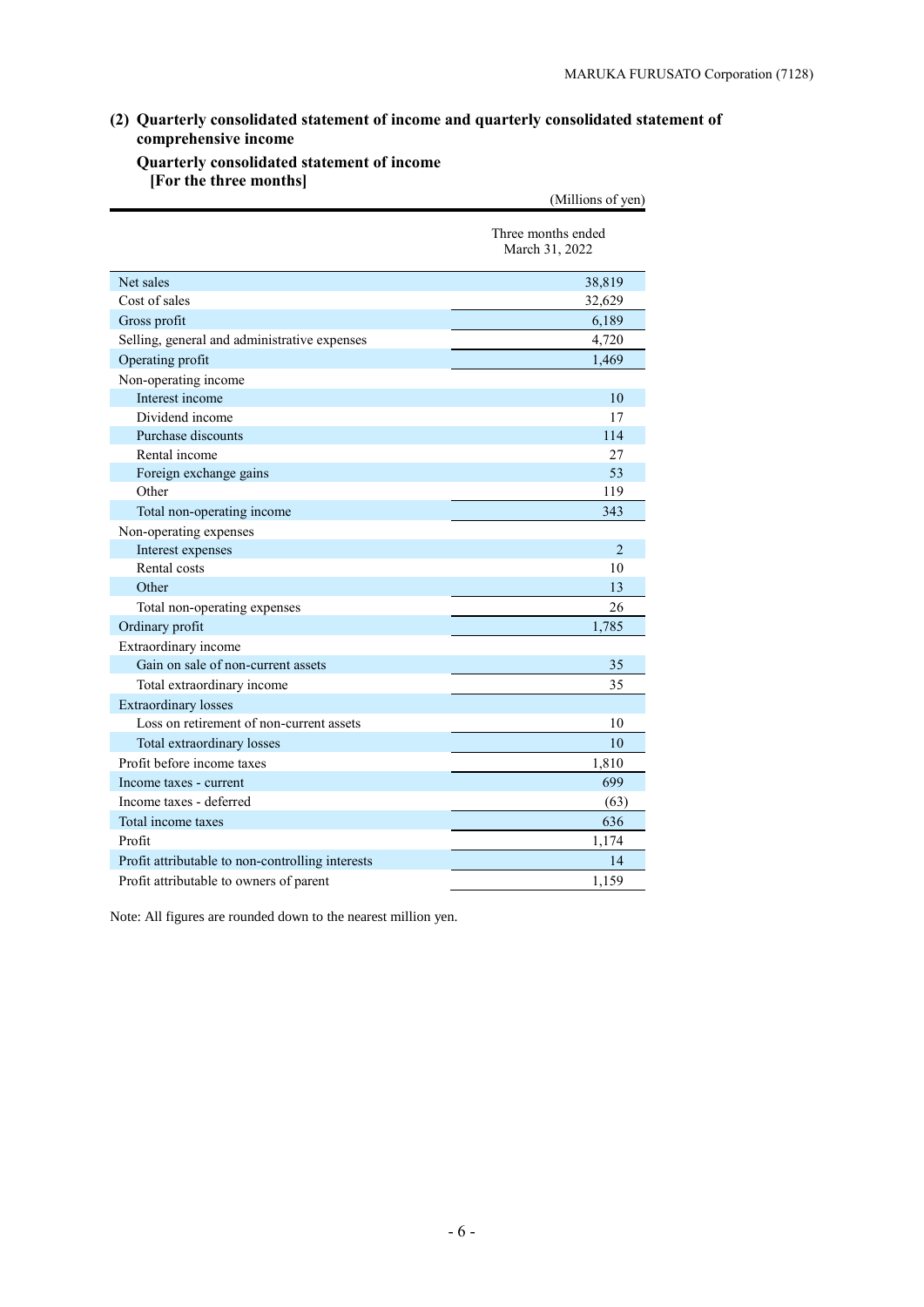#### <span id="page-9-0"></span>**Quarterly consolidated statement of comprehensive income [For the three months]**

| (Millions of yen)                                                 |                                      |  |  |  |
|-------------------------------------------------------------------|--------------------------------------|--|--|--|
|                                                                   | Three months ended<br>March 31, 2022 |  |  |  |
| Profit                                                            | 1,174                                |  |  |  |
| Other comprehensive income                                        |                                      |  |  |  |
| Valuation difference on available-for-sale securities             | (97)                                 |  |  |  |
| Deferred gains or losses on hedges                                | (7)                                  |  |  |  |
| Foreign currency translation adjustment                           | 174                                  |  |  |  |
| Remeasurements of defined benefit plans, net of tax               | (10)                                 |  |  |  |
| Total other comprehensive income                                  | 58                                   |  |  |  |
| Comprehensive income                                              | 1,233                                |  |  |  |
| Comprehensive income attributable to                              |                                      |  |  |  |
| Comprehensive income attributable to owners of parent             | 1,195                                |  |  |  |
| Comprehensive income attributable to non-controlling<br>interests | 37                                   |  |  |  |